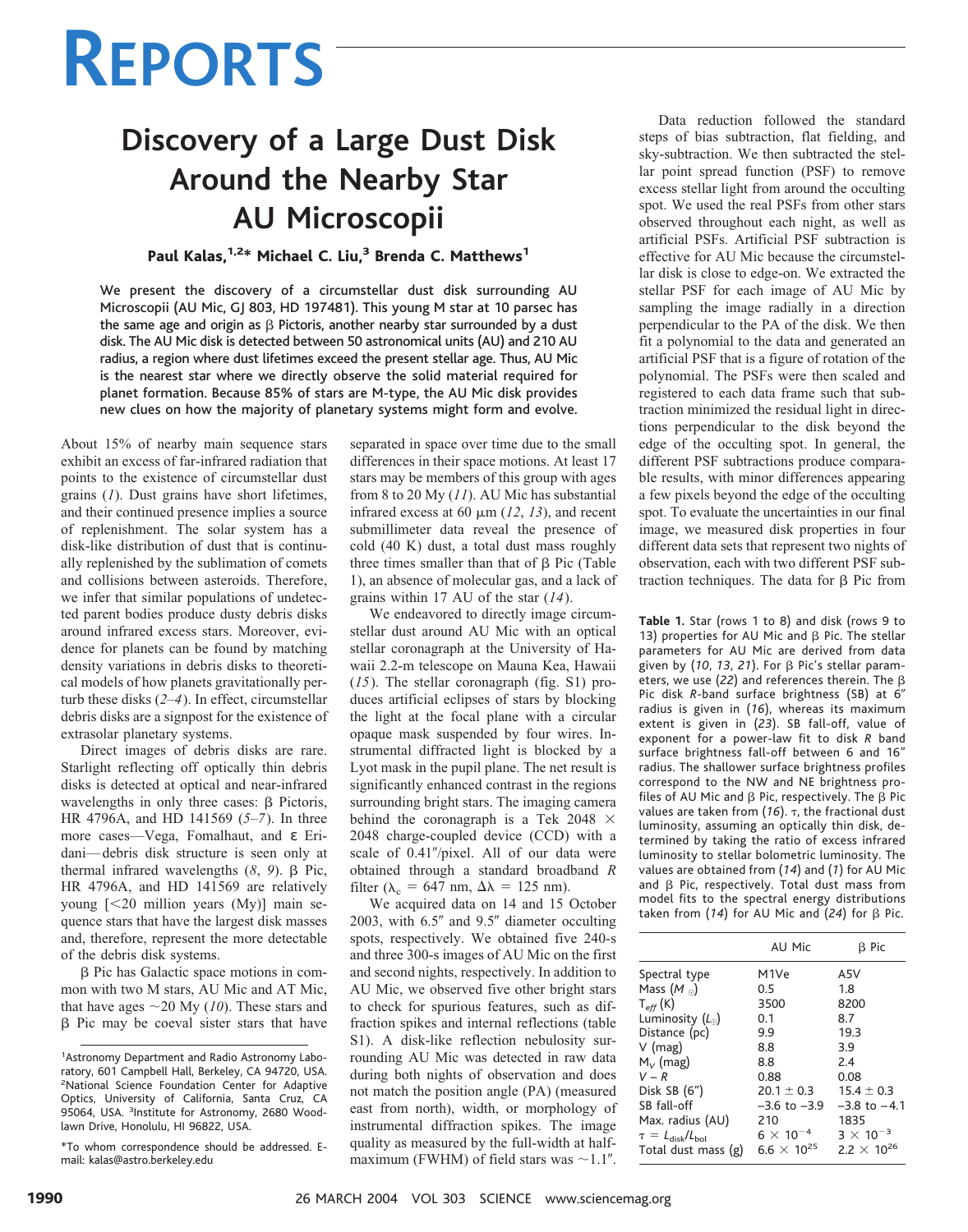The reflection nebulosity around AU Mic is consistent with a circumstellar disk seen at a near edge-on viewing geometry (Fig. 1; fig. S2). We detect the disk as far as  $\sim$  21" (210 AU) from the star (*17*). This sensitivity-limited value is a lower limit to the true disk outer radius. The inner radius of the detected disk is  $5''$  (50 AU) and is mainly limited by the radius of the occulting spot and artifacts of the PSF subtraction. The position angles of the two disk midplanes differ by about  $6^{\circ} \pm 3^{\circ}$  (PA = 124°  $\pm$  2° for the SE side and  $PA = 310^{\circ} \pm 1^{\circ}$  for the NW side). A similar, 1.0° to 2.5° offset, called the "wing tilt asymmetry," was measured for the  $\beta$  Pic midplanes (16). A symmetric disk can appear to have a wing tilt when the disk axis is tilted to the line of sight and

Fig. 1. The disk surrounding AU Mic seen in optical scattered light. North is up, east is left, and each side of this false-color image corresponds to 60 arc sec. The central dark region is produced by the 9.5 arc sec diameter focal plane occulting spot, which is suspended by four wires and completely masks our direct view of the star. This image represents 900 s total integration in the *R* band, and each pixel corresponds to 4 AU at the distance to AU Mic. Residual light evident near the occulting spot edge in the NE-SW direction is attributed to asymmetries in the point-spread function caused by instrumental scattering and atmospheric seeing.

**Fig. 2.** Midplane surface brightness as a function of radius. The midplane was sampled between 5" and 21" radius along a strip 1.2" wide. We show the mean value from two nights of data with two different PSF subtraction techniques. The error bars represent 1 SD of a single measurement. We fit the data between 6" and 16" radius with power laws that give indices –3.6 and –3.9 for the NW and SE midplanes of AU Mic, respectively. The radial profile for the NW midplane has a significant brightness enhancement at  $\sim$  9" radius that is either intrinsic to the disk or a background object. We also plot the surface brightness of the  $\beta$  Pic disk from (16), but with the surface brightness uniformly 3.0 mag arc sec $^{-2}$  fainter to simulate the existence of  $\beta$  Pic's disk

the scattering phase function is nonisotropic. A model-dependent relation between the observed wing tilt and the intrinsic disk inclination (*16*) suggests that AU Mic disk is inclined 7° to 20° from edge-on. In contrast, the sharp midplane morphology is consistent with model disks that have inclinations no greater than  $\sim$  5 $\degree$  from edgeon (*18*) (fig. S3). Until higher-resolution data are obtained and analyzed, we adopt a disk inclination of  $\sim$  5 $\degree$  from edge-on.

Power-law fits to the disk midplanes between  $6''$  (60 AU) and  $16''$  (160 AU) radius give indices of  $-3.6$  and  $-3.9$  for the NW and SE extensions, respectively (Fig. 2). These indices are similar to the power-law fits for the NE and SW disk extensions of  $\beta$  Pic (Table 1) (16). However, the midplane profiles for  $\beta$  Pic become less steep inward of 100 AU. No such turnover is seen for the AU Mic radial profiles.





around AUMic at 9.9 pc. This scaling takes into account the fact that the absolute *R* band magnitude of AU Mic is 5.6 mag fainter than  $\beta$  Pic ( Table 1), and at a constant angular radius the β Pic disk is roughly a factor of  $(d_{\text{AUMic}}/ d_{\text{BPic}})^{-3.6} = (9.9/19.3)^{-3.6} = 11.3$  times brighter [i.e., 2.6 mag brighter; see Eq. 4 in (*18*)].

The NW midplane of AU Mic also shows a significant enhancement in surface brightness at  $\sim$ 9" radius from the star (Figs. 1 and 2). This could be due to a background source, but further tests using color, polarization, and proper motion information should be evaluated before excluding a physical connection to AU Mic.

The existence of morphologically similar dust disks around AU Mic and  $\beta$  Pic supports the hypothesis that these are sister stars born at the same time and location. However, the two disks are not twins. The total mass of dust estimated from the spectral energy distributions is 3.3 times greater for  $\beta$  Pic relative to AU Mic (Table 1). The relative brightnesses of the two disks in optical data are consistent with this result. To make the comparison, we imagine placing the  $\beta$  Pic dust disk around AU Mic. In Fig. 2, we include the midplane surface brightness profile for  $\beta$  Pic using data from ( $16$ ) that is scaled by factors which account for the AU Mic heliocentric distance and stellar luminosity. We find that if the disk of  $\beta$  Pic surrounded AU Mic it would be about 1.5 mag arc  $\sec^{-2}$  brighter than what we measure for the AU Mic disk (Fig. 2). This corresponds to a factor of four greater scattering cross section of  $\beta$  Pic grains relative to AU Mic grains. If we assume that the two disks have exactly the same structure, grain properties, and viewing geometry, then the AU Mic disk requires a dust mass that is four times smaller than that of  $\beta$  Pic. Future observations of disk properties such as the inclination of AU Mic will elucidate the validity of these assumptions, but this result is consistent with the infrared dust luminosity.

The underlying grain properties are also likely to differ due to the weak radiation environment of an M star relative to an A star. AU Mic is 3.6 times less massive than  $\beta$  Pic and 87 times less luminous (Table 1). For the AU Mic disk, the collision time scale at 100 AU radius is 0.2 to 1.8 My assuming a dust optical depth of  $\tau \sim$  $10^{-3}$  to  $10^{-4}$ , respectively (fig. S4). At 200 AU, near the outer boundary of the detected disk, the collision time scale is 0.5 to 5.0 Myr. Given an age of 8 to 20 My for AU Mic, most disk particles have undergone at least one collision. However, as objects are shattered into smaller pieces, the radiation pressure force around AU Mic is too weak to remove the fragments (*19*). They can be removed by the system either by joining together to form larger objects or by spiraling into the star by Poynting-Robertson (PR) drag. The PR time scales at 100 AU are 0.2 to 1.8 Gy for 1 to 10  $\mu$ m particles, respectively—many times longer than the age of the system  $(I)$ . For  $\beta$  Pic, in contrast, grains a few micrometers and smaller are quickly ejected by radiation pressure, and the disk mass diminishes over time (*20*). The AU Mic disk should preserve a larger population of submicrometersized grains, and the mass of solid objects observed today should approximate the primordial disk mass. In other words, most of the disk seen